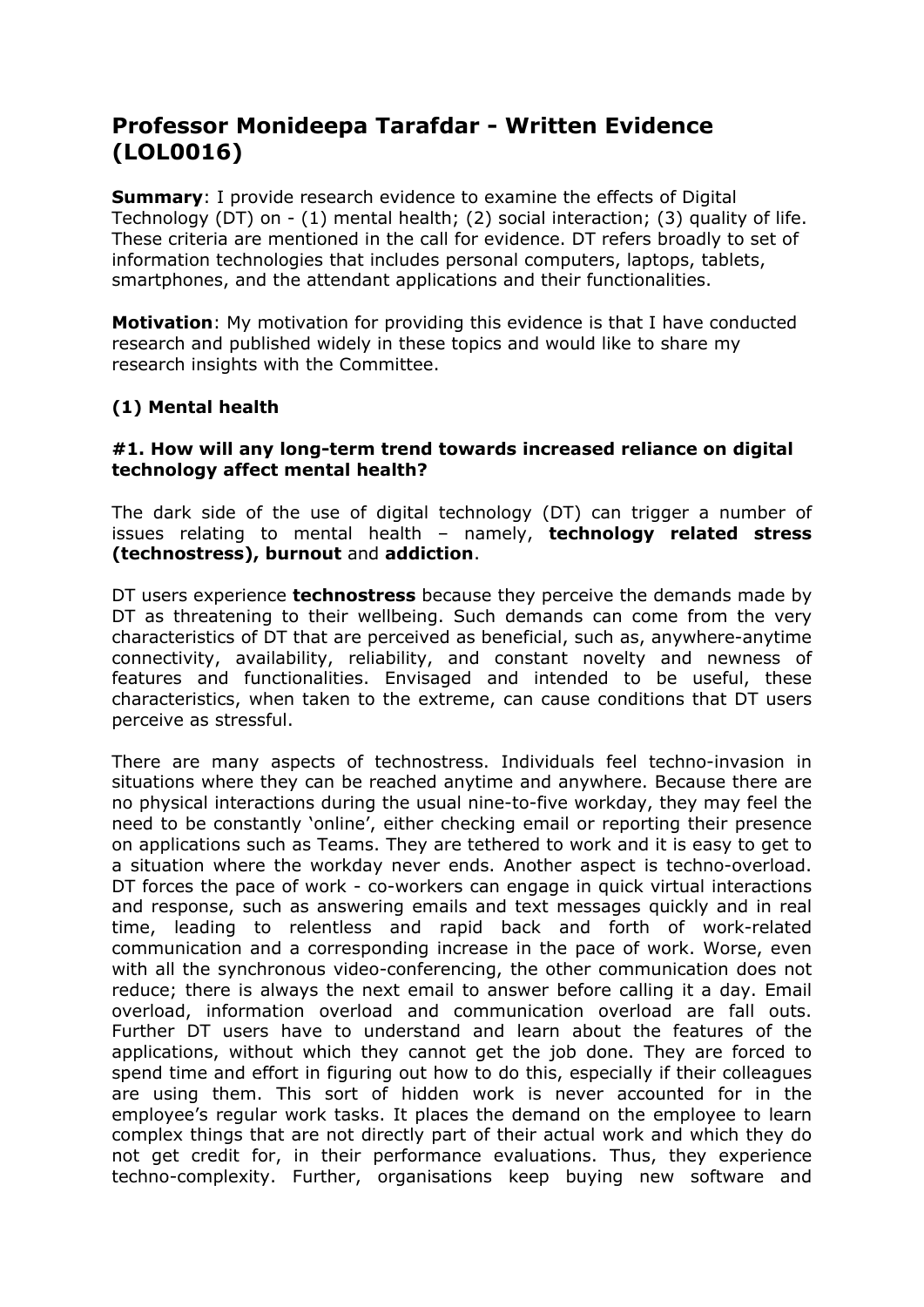upgrade existing versions, which can be unsettling because users have to be on the alert for installing updates, especially security related patches and upgrades; not doing so can lead to lack of compliance and policy violation. As a result, they experience techno-uncertainty. With virtual work also exists the possibility of digital monitoring and surveillance – of emails, and Internet and social media use. Such monitoring can create stress because of fears of job insecurity, loss of privacy, and infringement of personal space. Another stressful aspect is social overload, typically from use of social media, wherein individuals feel compelled to respond to social media posts and requests for suggestions of friends, to the extent that not doing so causes stress. Further, people might experience – envy, worry, depression – when they see friends post pictures of where they've travelled, new houses they've bought and how well their children are doing.

DT users commonly experience **addiction to DT** such as email and social media. Addicted DT users engage in pathological and compulsive DT use, and DT use to the detriment of other important activities and things. Addiction to email happens when inboxes and devices are compulsively monitored by employees; ironically, the more ambitious and engaged the employee, the greater the chances of compulsive use of as email. Addiction to social media happens because of social-demographics, personality traits and technology characteristics. Those with higher levels of addiction to a particular application consider that application to be more useful, easier to use and more fun to use, than non-addicts. Ironically and paradoxically, it is common to find the more DT users are stressed by social media the more they get addicted to the same social media.

Consequences of technostress and technology addiction are detrimental to the DT user's physical health. They can include lack of concentration, lack of sleep, never ending cycles of use and **burnou**t, and lack of job satisfaction and job commitment at work.

#### **#2. What steps can be taken to mitigate some of the negative consequences of any increasing reliance on digital technology on mental health? What can be done by Government, employers and other organisations to mitigate any negative impact that an increased reliance on digital technology will have on mental health?**

Tackling the effects of DT requires a multi-pronged and joined up effort by the **government**, **employers**, **employees**, **technology companies** and **social and outreach organizations**.

**Technology companies** should be accountable for informing users of their technology of the mental health pitfalls. They can frame cautions for healthy use of common DT such as social media and the Internet**.** An example of such a cautionary note: *If friends frequently ask for advice on various things on social media, be selective about the posts you respond to. If a friend is posting 100 times a day you don't have to respond to all or any of them*. Another note could be: *No matter how many times you check your social medial feed, there will always be something you miss. Therefore FOMO (fear of missing out) is pointless*. For example, Google's Digital Wellbeing app provides users with information about which apps they use and how frequently, with the aim of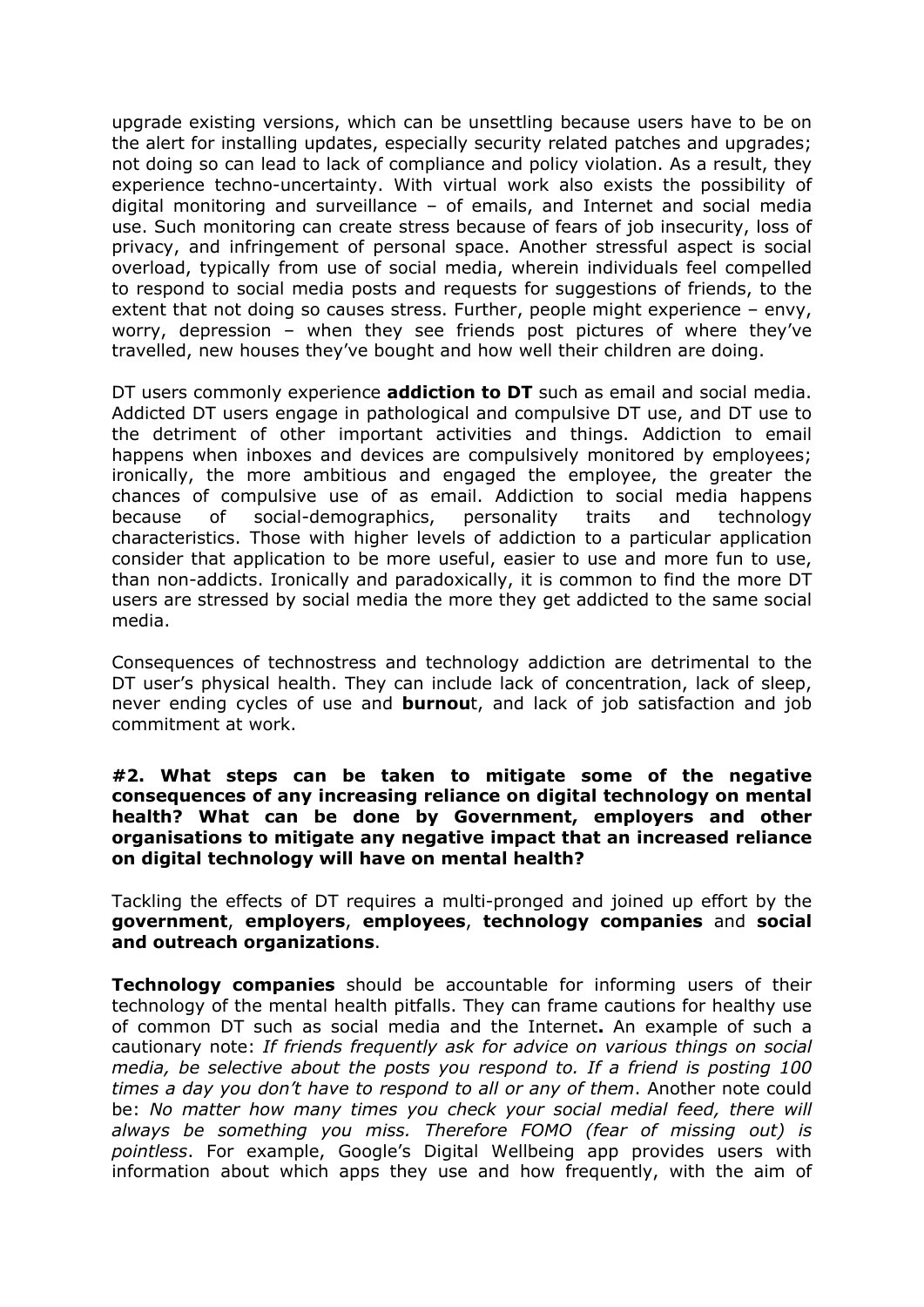helping them develop habits for 'unplugging'.

**Social and outreach organizations** should step in and guide people in their use of DT. For example, they can develop guidelines for use. An example of such a guideline could be – *Your friends' posts can be misleading because they present the best parts of their lives. Don't compare your "behind-the-scenes" with everyone else's "highlight reel".* Another guideline could be - *Actively seek ways to interact with your friends away from social media – meet up in person or call them. Go for a walk or a run, have a meal, watch a movie*. Yet another example could be - *Set time limits for how long you'll spend on your laptop, tablet or phone. Discipline yourself to get up every time you hit your limit, walk around, stretch, talk to someone, go into another room*.

**Employers** should make users of DT aware that it is not the DT alone that causes technostress and technology addiction, but DT users' actions as well. They should make employees aware of harmful ways to use as well as provide resources to help them. Employers should frame explicit guidelines and policies for DT use. Such policies can encourage employees to reflect on the consequences of their DT use and figure out what works for each. Companies so far, have not been proactive enough about developing such guidelines. To make it worse, they have often mandate how DT 'should' be used, completely disregarding both the flexibility offered by DT and the individual's productive appropriation of their features. Policies that, for example, prohibit or limit the use of email during certain times of the day are less helpful than those that suggest to employees, various ways of reducing email overload, leaving them to decide what works best for them. The presence of reliable IT helpdesk support helps, although that is not always available. Indeed the Covid crisis has exposed the gaps between the bigger firms, who can invest in technology and training their workforce, and the smaller ones who cannot.

It is telling that **employees** are taking matters into their own hands and shaping their own coping responses in absence of employer initiatives. For example, one often sees email signatures such as – *Please note that whilst I may choose to correspond by email during evenings and weekends as it fits best with my preferred working pattern, I do not expect responses during these times*. Employees are finding ways to cope by venting their frustration, or temporarily stepping away from the technology when they experience too much technostress. They are also developing capacity to use DT better by selfattending training programs or helping one another out. They are developing boundaries with respect to the use of IT, such as checking email at designated times, demarcating work and non-work use at specific times, and taking breaks when using IT.

Currently, there is no onus on employers to inform and warn employees of the 'dark side' of DT use. The **Government** can help by providing legislative guidance that helps employees to do so.

#### **#3. Does an increase in reliance on digital technology provide an opportunity to offer innovative treatments for mental health conditions? Is it also an opportunity to reach those who would usually be unwilling or unable to seek medical advice and support?**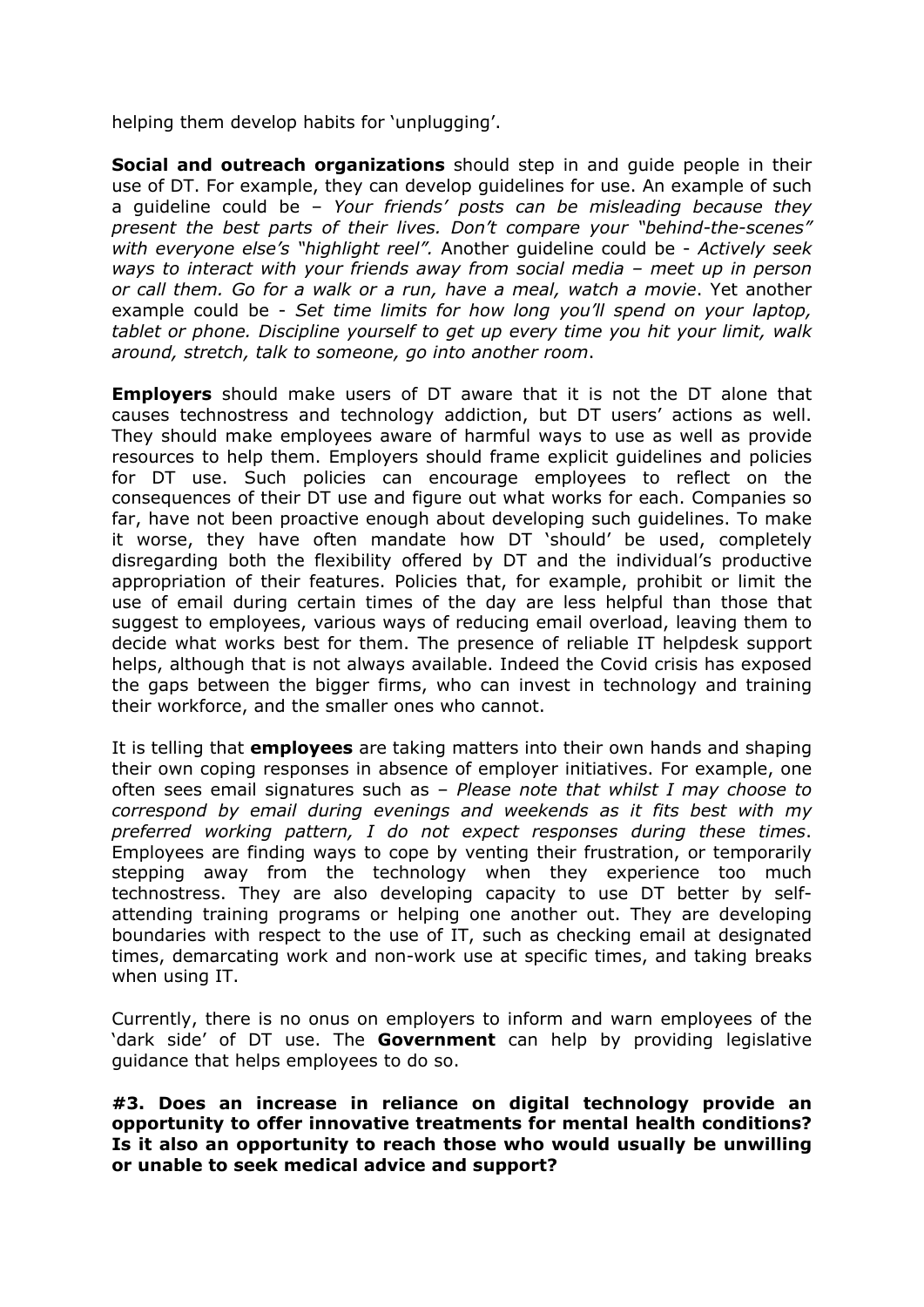Support groups, tele medicine, apps are all there. So is information searching on apps. But there needs to be more connected-ness between NHS, social organizations and the individual. Also, misinformation needs to be countered.

## **2. Social interaction**

#### **#4. Will any increasing reliance on digital technology affect the social interactions of different groups – older people, children, people with disabilities, ethnic minorities, home-workers – in different ways? What are the particular social implications for those who cannot, or choose not to, use the internet?**

It is obvious that the onset of Covid 19 has dramatically brought to the fore the potential for DT for social interaction and provision of commercial services such as online shopping. While people generally had a choice pre-Covid, whether and to what extent they wanted their lives to play out in the digital realm, during (and after) Covid, that choice is being (will continue to me) significantly curtailed. The use of DT such as the Internet is seen as desirable in a progressive society. However, when essential human interaction, essential life activities such as grocery and clothes shopping, and entertainment such as movies, all are conducted digitally, then three things happen – which we expect to occur at scale in society. One is that those who cannot or choose not to are dispossessed of the choice. They become 'othered', almost deviant. Such people may include the elderly who may not want to use new technology. Eventually as we know, they would give in, and conduct their activities online even if they do not want to. An example is the hastened demise of cash transactions. It is known that the UK is seeing a decrease in the number of cash machine – the current pandemic will decrease it further. The second is that the rest that do (and indeed they are the majority) will be subject to what is known as surveillance capitalism. Put simply, all their digital moves on all websites they visit (grocery, banks, utility, government services (e.g. pension, council services websites) will be recorded and the data mined for patterns based on which commercial offerings such as advertising and products will be placed before them. This is a particularly intrusive aspect, particularly for the vulnerable sections of society. And the third thing is that small business holders or individual persons such as farmers and local artisans/bakeries, who traditionally prefer case based transactions, will be forced to scramble to a completely new medium, the Internet, even if they do not want to, in a kind of digital enforcement drive as it were.

#### **#5. What role could digital technology play in increasing opportunities for social interactions? Does an increase in reliance on digital technology provide an opportunity to develop more innovative ways of developing relationships and interacting? Is it also an opportunity to reach out to those who have been left lonely and isolated by more traditional methods of social interaction?**

The use of DT can increase societal resilience as we have seen since the pandemic hit. Universities and schools have attempted to minimize the disruption from COVID-19 by moving to online teaching platforms. Physicians are engaging in telemedicine to continue to serve their patients. Individuals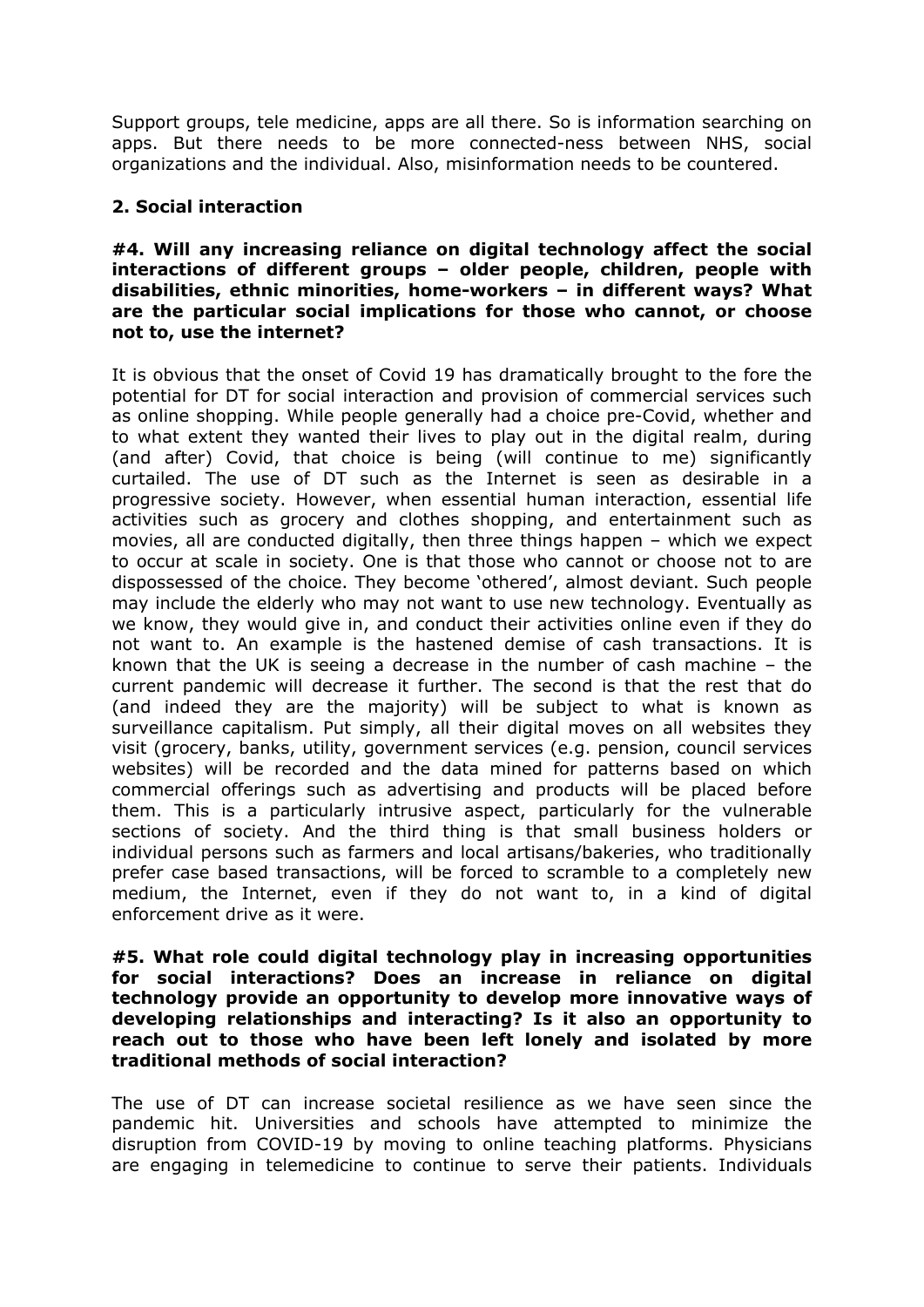themselves are engaging with a mind-boggling variety of online platforms to access health care related information and to take care of their mental health by staying in touch with loved ones. The vulnerable are able to buy food and essential things online. Across thousands of pubs and village halls in the UK, quizzes and events are being held on Zoom. What is interesting is how the elderly, segments that are not given to use DT too much, have taken to this. Clearly, while we have known that DT are imperative in regular times, what is now forcefully evident is that they are indispensable for the resilience of communities and individuals, during unexpected disruptions. DT help societies to develop and practice resilience, not only during major disruptions, but also as an ongoing focus of organizing and living.

However, it is also clear that the pandemic has exposed the loneliness of those that are frail and vulnerable. The design of DT platforms and devices should take their needs into account, which it often does not, simply because they are not 'mainstream' customers.

## **3. Work**

**#6. How will any long-term trend towards increased reliance on digital technology affect job opportunities and working conditions? What sectors are likely to see the biggest changes? What impact might these changes have on job satisfaction? Do workers have the digital skills that will be needed as jobs change? What additional training is required to ensure that the workforce is equipped with digital skills?**

## **Will greater investment and faster roll-out of broadband help?**

A lot is made of training DT users, but efforts are mostly focused on technical training and access. As the above evidence show, there are other issues that users need to be trained for, such as laying down boundaries and healthy use with respect to not getting stressed and addicted. Enabling facilitating conditions include faster broadband, for sure. However, it is not just about knowing how to use the technology but about using it in a healthy way. DT users should be trained not just on the technical aspects of use, but also made aware of possible effects on mental health and mitigations.

#### **#7. How will any long-term increase in working from home affect both social and economic wellbeing? How will it affect individuals and how will it affect communities and wider society? What do we know about how working from home can affect our physical and mental health, and what do employers and Government need to do to protect workers?**

Working from home results in people doing what is known as virtual work, that is, work that is made possible by the use of DT, across geographical and temporal boundaries. Virtual work is not accomplished in the physical office and is only made possible through a range of DT (computers, smartphones, email, video-conferencing tools). Every single task that does not require the actual manipulation of physical objects – problem solving, conducting meetings, communicating with customers and suppliers – is mediated through DT. 'Working' means getting tasks done by looking into a screen to make sense of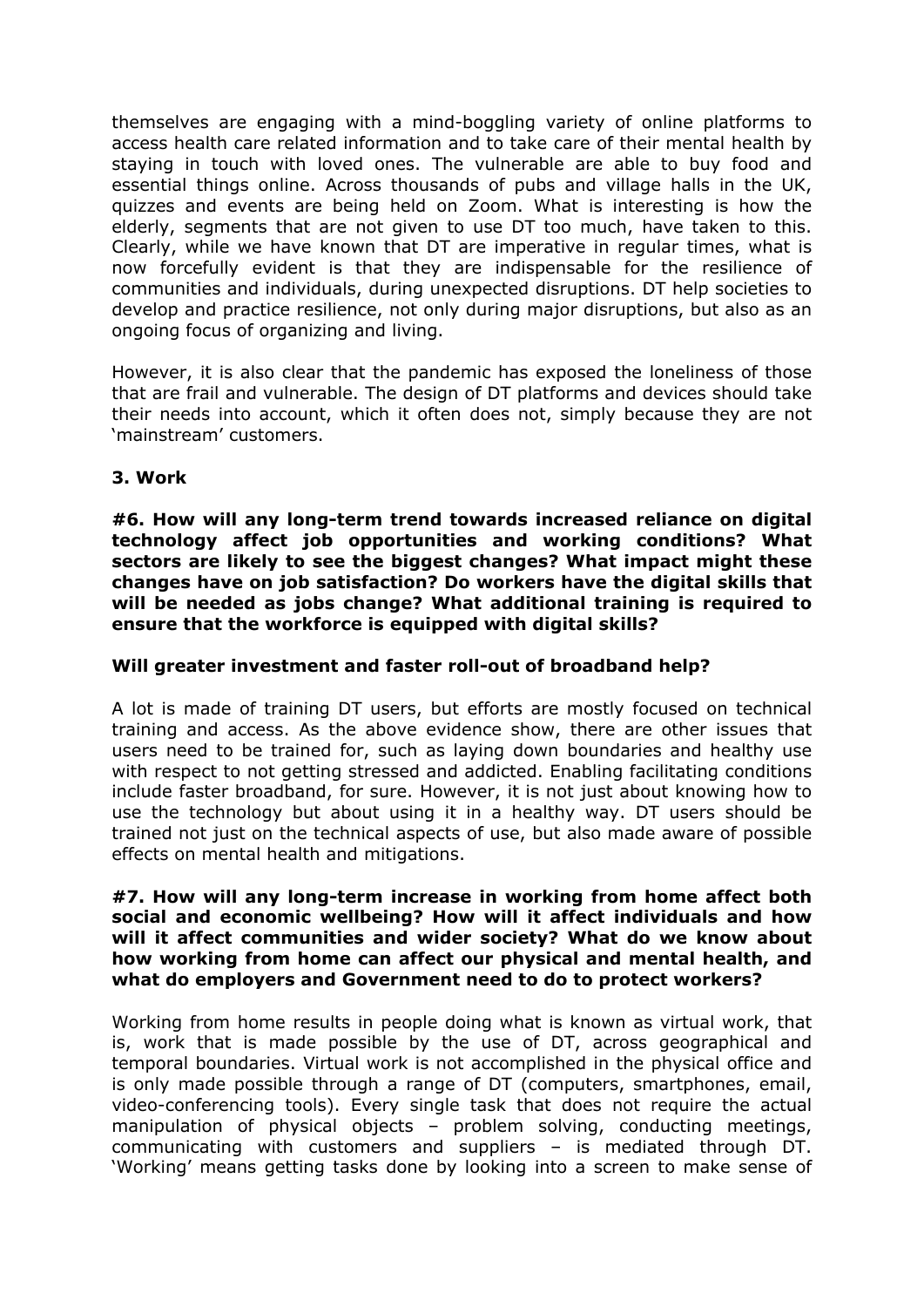text, voices, faces and people.

Virtual work can reduce the stress from work relationships by offering respite from office politics and unexpected/unwanted interruptions. However, such relentless dependence on DT causes stress. 'Zoom fatigue' is now a familiar expression. Virtual work also can be an isolating experience when employees are left out of important email threads or information. Electronic communication makes it possible for individuals to 'hide' behind things like email – they can be rude, known as 'electronic' incivility and bullying, or ignore colleagues by simply not replying to their email and texts.

Bringing work home is perceived as a work benefit. Employees often negotiate 'flexible work hours' to be able to work from home, balancing work and personal demands. However, the capacity to work anytime, anywhere, also tethers employees, and creates difficulties for them to disengage from work, like catching up on work in the evening. Work interferes with personal and family time and vice versa. Virtual work also makes it easier to be interrupted and 'tapped on the shoulder virtually', through email and instant messages which disrupt employees' workflows.

All of this is stressful and can affect mental health.

#### **#8. Will a reliance on digital interactions and home-working impact on informal interactions and exchanges of information and, in turn, impact on innovation and creativity?**

Serendipitous interactions between co-workers and colleagues will become less prevalent if work is done virtually. It is difficult to run into someone in the corridor if there is no corridor to be walking in! Research as shown that creativity and innovation depend on spontaneous and organic interaction among diverse people. Chance of these happening will reduce. Those with existing strong social networks will benefit more from DT ad virtual work that those who are trying to develop the networks.

#### **#9. Who will be disadvantaged by any long-term trend towards home working? How will it affect people without adequate broadband or people who lack an appropriate workspace at home?**

Individuals should train themselves not only how to use DT, but on issues surrounding its healthy use, such as laying down boundaries, not working longer hours etc. Facilitating conditions such as faster broadband are beneficial for sure. However, everyone cannot have a home office, and inequalities of access and infrastructure further exacerbate the difficulties described above.

#### **4. Selected References:**

- 1. Andrade, A. D., Techatassanasoontorn, A. A., Digital enforcement: Rethinking the pursuit of a digitally‐enabled society, *Information Systems Journal*, forthcoming, <https://doi.org/10.1111/isj.12306>
- 2. Rai, Arun. 2020. "Editor's Comments: The COVID-19 Pandemic: Building Resilience with IS Research," *MIS Quarterly*, (44: 2) pp.iii-vii.
- 3. Tarafdar, M., Cooper, C.L. and Stich, J.-F. (2019), "The technostress trifecta ‐